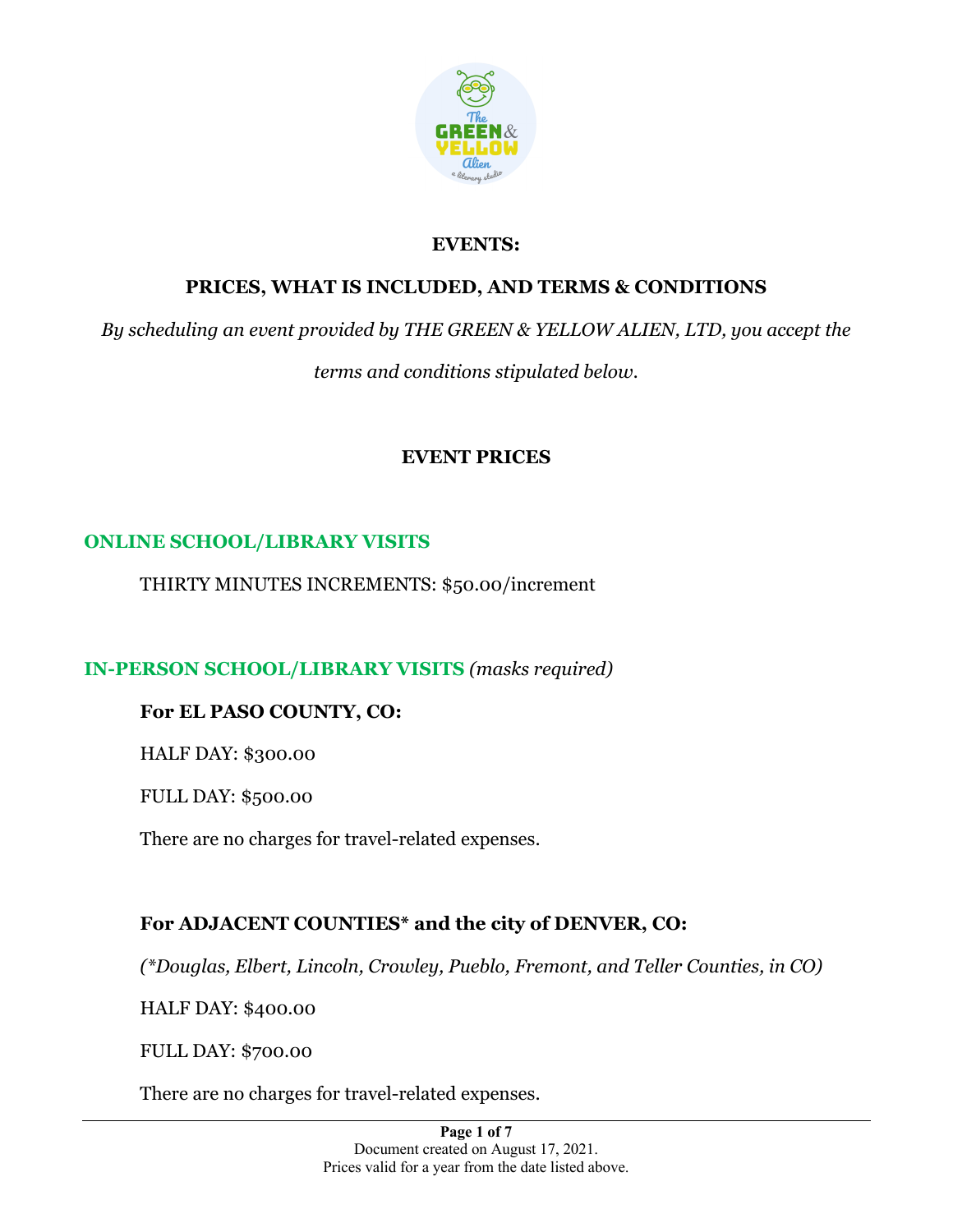

## **For ALL OTHER LOCATIONS:**

HALF DAY: \$600.00 plus travel-related expenses

FULL DAY: \$1,000.00 plus travel-related expenses

**OTHER BOOK-RELATED EVENTS** *(Including workshops, but excluding bookstore visits)*

## **For EL PASO COUNTY, CO:**

PRICE PER HOUR: \$150.00

There are no charges for travel-related expenses.

# **For ADJACENT COUNTIES\* and the city of DENVER, CO:**

*(\*Douglas, Elbert, Lincoln, Crowley, Pueblo, Fremont, and Teller Counties, in CO)*

PRICE PER HOUR: \$175.00 (minimum of 2 hours required)

There are no charges for travel-related expenses.

# **For ALL OTHER LOCATIONS:**

PRICE PER HOUR: \$200.00 plus travel related expenses (minimum of 4 hours required)

*There's a possibility of a 15% discount for multiple-day, in-person events, and/or in-person events that include book sales. Contact us to see if your event qualifies. We reserve the right to adjust prices at any time, without warning. However, we honor the prices quoted at the time of inquiry if the event is booked within a week of said inquiry.*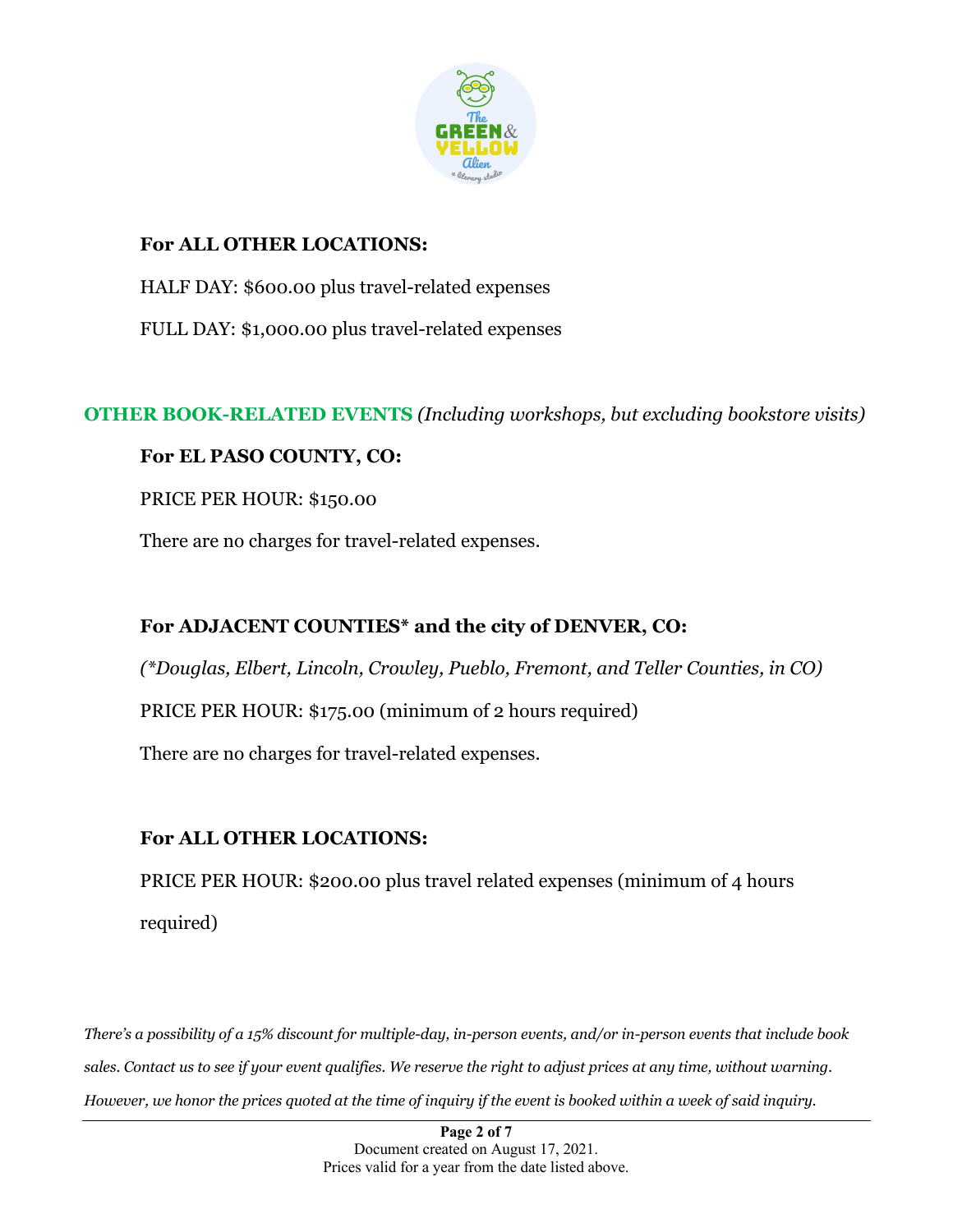

## **WHAT IS INCLUDED**

### **SCHOOL/LIBRARY VISITS**

**Online** visits consist of a 20-min presentation and a 10-min Q&A. A **half-day** visit consists of up to two 30-min presentations and 15-min Q&As. A **full-day** visit consists of up to four 30-min presentations and 15-min Q&As. *In-person presentations for pre-K students are 20-min long, with a 10-min Q&A.*

**OTHER BOOK-RELATED EVENTS** *(Including workshops, but excluding bookstore visits)* What is included in the price of a book-related event will depend on the event details and will be determined on a case-by-case. Please, contact us at thergreenandyellowalien (at) gmail (dot) com for more information.

#### **PLEASE, NOTE:**

*Ana Crespo works better with small groups of kids in the same grade level. She does not offer assembly-style presentations. Also, students usually gain more when they have already read the book and prepared questions.*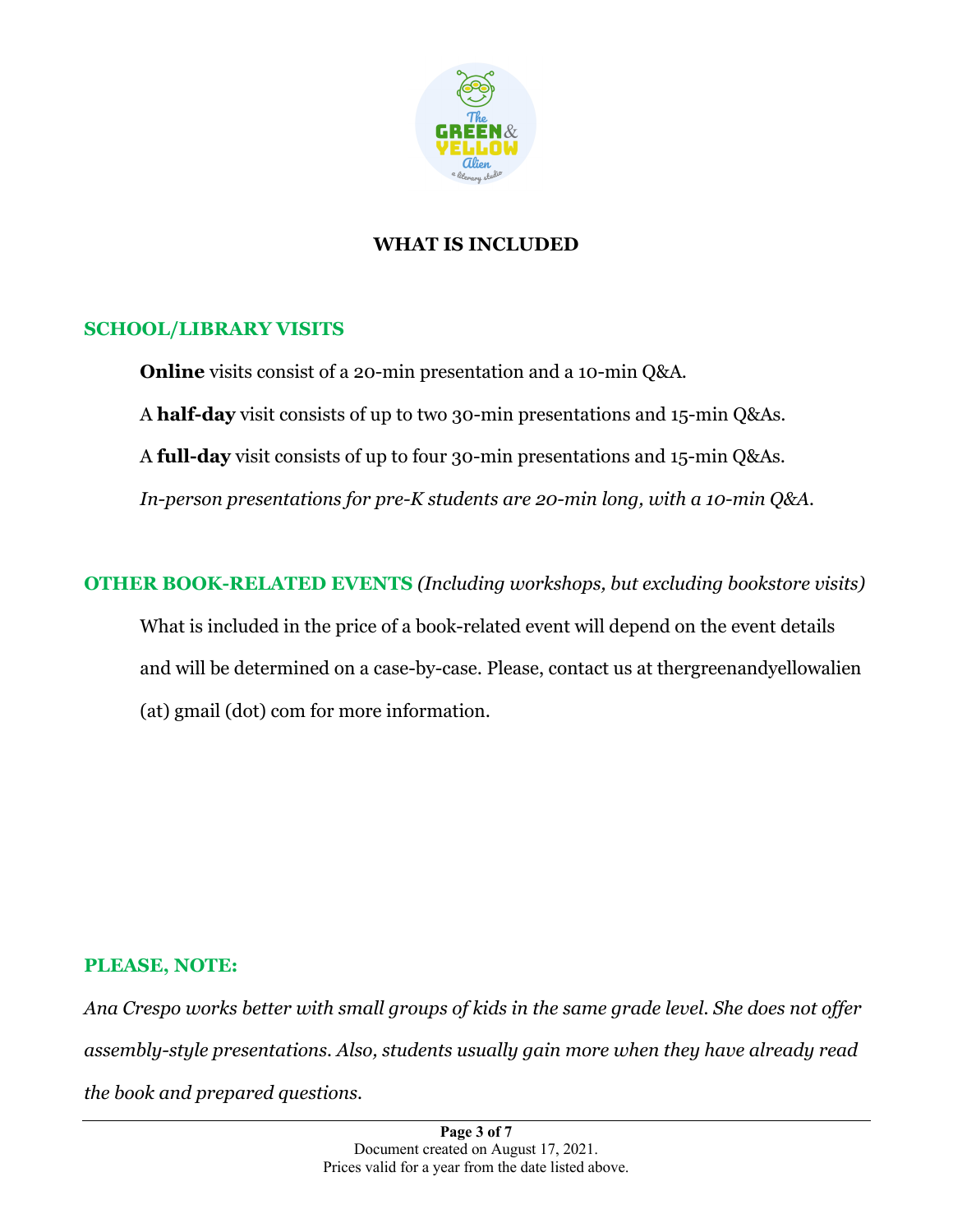

### **TERMS & CONDITIONS**

#### **ONLINE SCHOOL/LIBRARY VISITS**

Each online school/library visit will be offered through a platform such as Zoom or Google Meets. The platform **must be provided by the school/library**, guaranteeing that it follows the institution's tech requirements and safety precautions. The school/library **must also designate an employee to attend and monitor the meeting**. The author is not liable for any technical issues, including issues in which unauthorized guests attend the meeting and behave inappropriately. In addition, the author is not liable for the behavior of students or people in their households, or the behavior of anyone attending the meeting other than the author herself. In case technical issues prevent the meeting from occuring, please, refer to RESCHEDULING/CANCELATIONS.

#### **BOOK SALES**

We do not sell books. If you would like to offer your students the possibility of purchasing Ana Crespo's books and have them autographed, we suggest that you contact the following bookstores: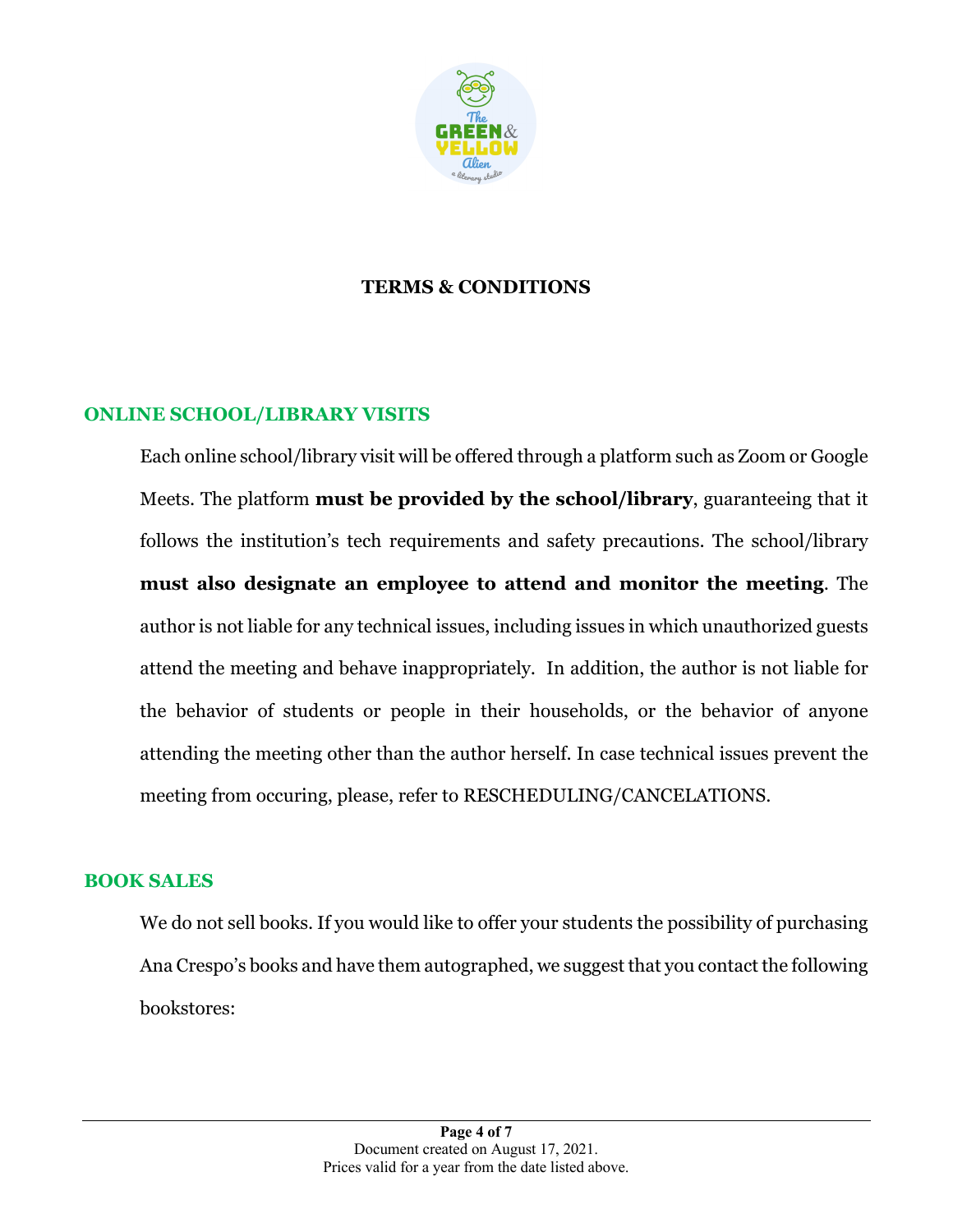

## **In El Paso County, CO:**

Community Business Development Manager

## **Barnes & Noble, Briargate**

Phone: (719) 266-9960

E-mail: crm2863@bn.com

**In the Denver, CO area:**

Lauren Silva

## **Second Star to the Right**

Phone: (303) 733.3773

E-mail: laurenc@2ndstarbooks.com

# **In Northern Colorado:**

Jarelyn Patterson

# **The Wandering Jellyfish**

Phone: (720) 735.3322

E-mail: info@twjbookshop.com

# **Anywhere else in the USA:**

Please, visit www.indiebound.org to find an independent bookseller near you.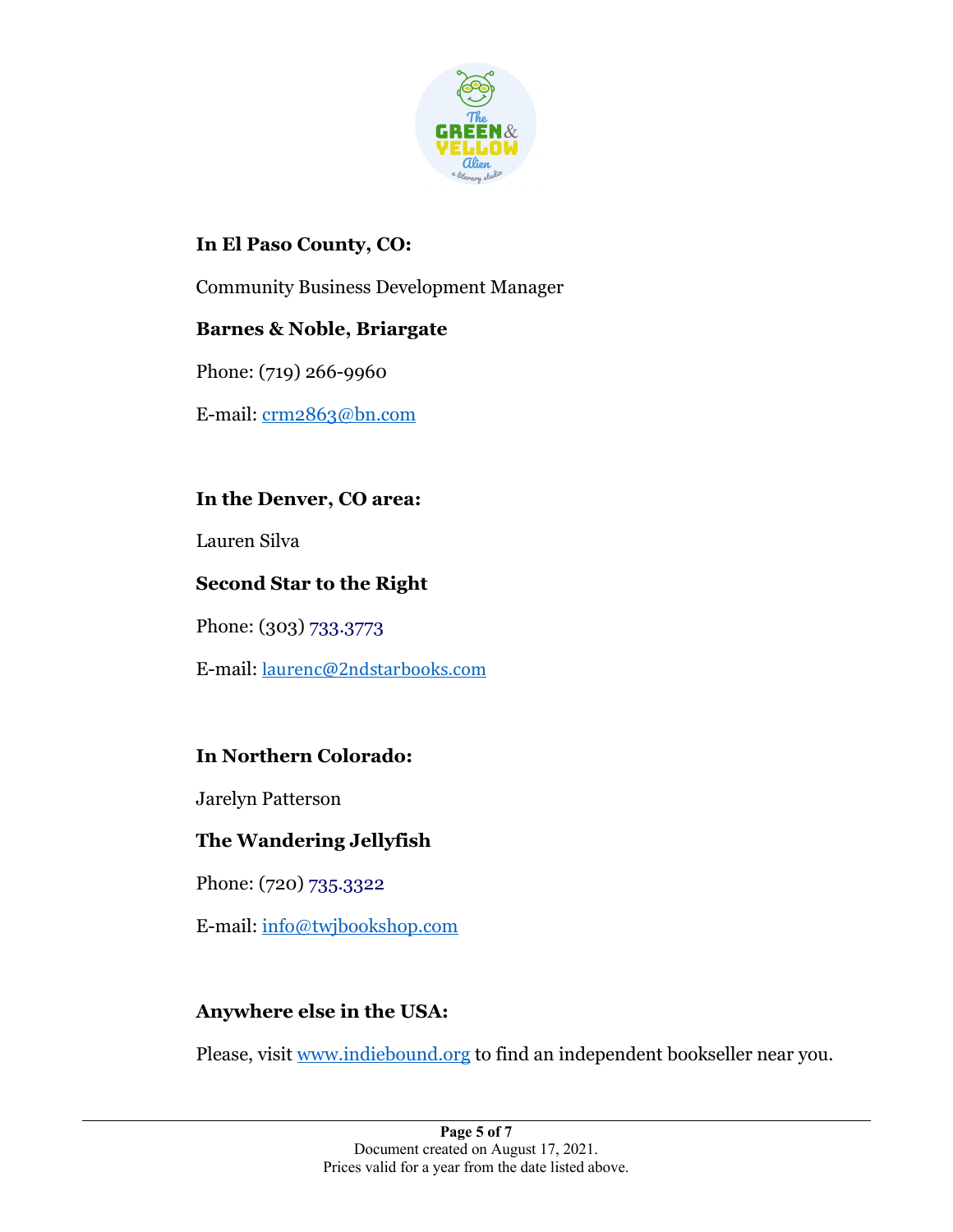

### **PAYMENT**

Payment is due two weeks prior to the event. We accept **checks**, **credit cards**, and **wire transfers**. Payment by cash will not be accepted.

### **TRAVEL EXPENSES**

Events outside of El Paso County, CO, its adjacent counties, or the city of Denver require reimbursement for travel expenses, including but not limited to airplane tickets and hotel stays, at the time payment is due. In addition, other expenses, including but not limited to meals and transportation will be submitted for reimbursement after the visit.

## **RESCHEDULING/CANCELATIONS**

#### **Online Events**

For online events, both parties are allowed to reschedule or cancel the event without incurring any penalties. The same rule applies for technical difficulties on the part of the author or the client, preventing the event from happening.

## **El Paso County, CO, adjacent counties, and the city of Denver**

For events within El Paso County, CO, adjacent counties, and the city of Denver, both parties are allowed to reschedule or cancel the event without incurring any penalties, up to a day prior to the event's date.